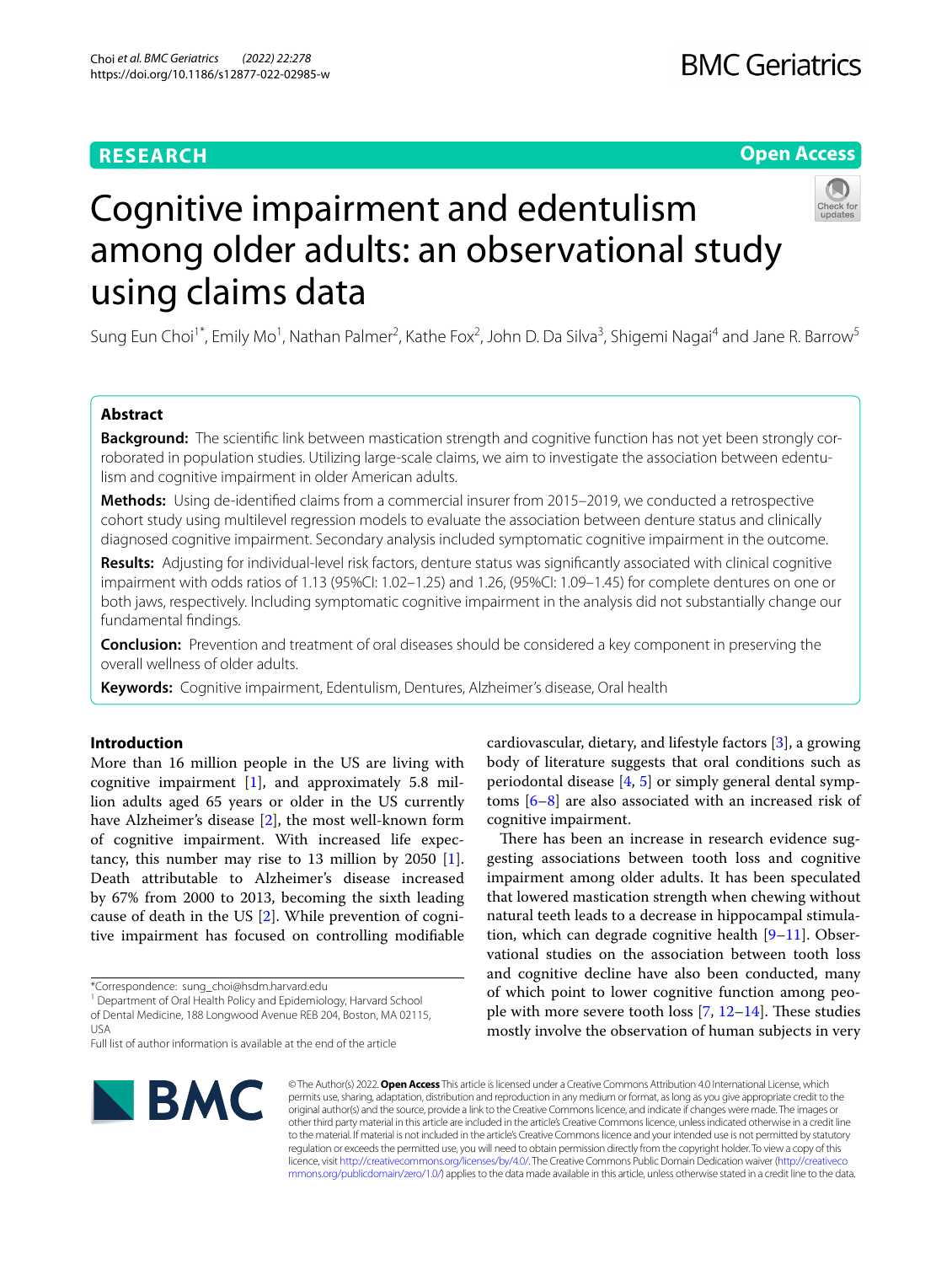limited populations such as assisted living communities or small geographic regions worldwide, and may not be generalizable to larger populations or other locations, which has identifed a need for more studies that can leverage larger-scale data to investigate this association. Existing studies on this association that utilized national claims data were only generalizable to their respective countries  $[15-17]$  $[15-17]$  and may not have been able to adjust for a wide range of potential confounders  $[17]$  $[17]$  $[17]$ . There are also studies that negate or are inconsistent with a positive link between tooth loss and cognitive impairment, [[18–](#page-6-14) [20\]](#page-6-15) but such studies had limitations such as small sample size, potential selection bias, overadjustment bias, or lack of ability to generalize results beyond small communities. Therefore, evidence of such an association is inconclusive. In this study, we investigate the relationship between edentulism and risk of cognitive impairment across the US population, adjusting for potentially confounding medical conditions, using large-scale medical and dental claims data from a single US commercial health insurance provider.

## **Methods**

## **Data source and study population**

A retrospective cohort study was conducted using deidentifed claims data from a single U.S. national insurer under managed care plan for the period January 1, 2015, through December 31, 2019. Our study population consisted of members who were 65 or older in 2015 and were enrolled for the entire period of 2015–2019 with at least one dental claim during the study period. Individuals who had either a complete denture on a single jaw, a complete denture on both jaws, or no denture-related claims at all with only partial dentures were excluded, resulting in 156,450 individuals aged between 65 and 105. Mean age of the study population was  $72 \pm 6.9$ . This study was reviewed by the institutional review board of the Harvard Medical School and determined to be "not-human subjects research". Methods followed the Strengthening the Reporting of Observational Studies in Epidemiology (STROBE) reporting guideline [\[21\]](#page-6-16).

## **Measures**

Our primary outcome was a formal diagnosis of cognitive impairment, defned by a set of International Classifcation of Diseases (ICD) codes assigned for corresponding claims records. The list of ICD-9/10 codes used to define this clinical outcome includes dementia, Alzheimer's disease, mild cognitive impairment, and corticobasal degeneration (list is available in Supplementary Table [S1](#page-6-17).) For those with edentulism, cognitive impairment diagnosed following the records of denture status was considered. A secondary outcome included only signs and symptoms of cognitive impairment, such as age-related cognitive decline and borderline mental functioning, without formal clinical diagnoses of cognitive impairment (ICD-9/10 codes listed in Supplementary Table S[1\)](#page-6-17).

Edentulism status was identifed using Current Dental Terminology (CDT) codes associated with dental procedures (Supplementary Table  $S_2$ ). Three categories for edentulism were defned: 1) complete denture on both jaws, 2) complete denture on one jaw, or 3) natural teeth on both jaws. Individuals were sorted to denture categories corresponding to the most severe denture-related procedure codes that were inferable from the data during the study period. The group with complete dentures on one jaw included those with complete dentures on one jaw and natural teeth on the opposite side as well as those with complete dentures on one jaw and partial dentures on the opposite side. If an individual did not have any denture-related CDT codes in their claims data during the study period, they were assumed to have retained their natural teeth on both jaws.

To account for variation in the outcome variable and adjust for confounding, we adjusted for individual-level risk factors that are known to be associated with cognitive impairment: [[3,](#page-6-2) [22–](#page-6-18)[26](#page-7-0)] age at the beginning of the study period, diabetes, hypertension, high cholesterol, clinical depression, and history of smoking [[27\]](#page-7-1). All of these conditions were identifed with ICD-9/10 codes except for smoking. A combination of ICD-9/10 and/ or Current Procedural Terminology (CPT) codes were used to identify smoking status (details in Supplementary Table [S3\)](#page-6-17). Due to lack of demographic information in the claims data aside from the patient zip code of residence, the zip code was used as a proxy that encompasses many if not all of the socioeconomic aspects of an individual [[28](#page-7-2)], and has been shown to be an adequate proxy for individual level socioeconomic status. For individuals who had multiple zip codes listed in their enrollment information, we only counted the zip code that occurred the most frequently across their medical claims during the study period.

#### **Statistical analysis**

Descriptive statistics of the characteristics and frequencies of cognitive impairment outcomes were reported by edentulism and risk factor status (Table [1](#page-2-0)). Unadjusted odds ratios (OR) for the clinically diagnosed cognitive impairment outcome were reported for each of the denture statuses and risk factors. To estimate the relationship between edentulism and clinically diagnosed cognitive impairment, controlling for potential confounding, we used a Bayesian multilevel logistic regression model, which is often used to aid in model convergence without needing to provide domain-specifc prior information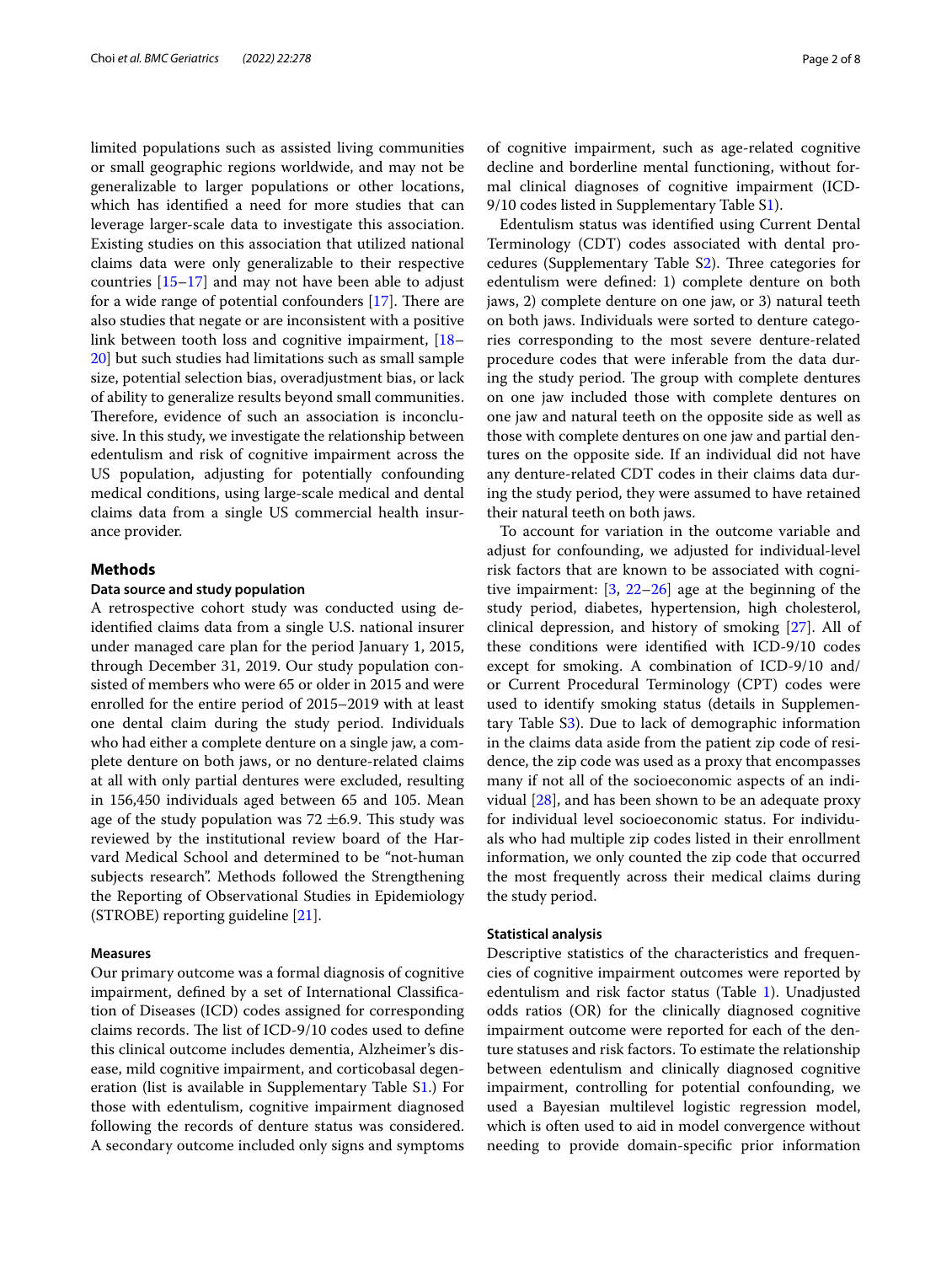| Characteristic                                    | Total population (%) | Any complete<br>dentures (%) | Complete denture on<br>both jaws (%) | Complete denture<br>on one jaw (%) | Natural teeth (%) |
|---------------------------------------------------|----------------------|------------------------------|--------------------------------------|------------------------------------|-------------------|
| All beneficiaries                                 | 156,450 (100)        | 7.933 (100)                  | 2,210 (100)                          | 5.723 (100)                        | 148.517 (100)     |
| No cognitive impairment                           | 141,499 (90.44)      | 6,663 (83.99)                | 1,852 (83.30)                        | 4,811 (84.06)                      | 134,836 (90.79)   |
| Clinical cognitive impairment                     | 9,456(6.04)          | 821 (10.35)                  | 231 (10.45)                          | 590 (10.31)                        | 8,635 (5.81)      |
| Clinical or symptomatic cogni-<br>tive impairment | 14.951 (9.56)        | 1.270 (16.01)                | 358 (16.20)                          | 912 (15.94)                        | 13,681 (9.21)     |

#### <span id="page-2-0"></span>**Table 1** Population characteristics

[[29\]](#page-7-3), to account for the grouping effects by geographic location (zip code) (Supplementary Text [S1\)](#page-6-17) using an implementation of the No-U-Turn sampling method (NUTS) in R (v. 3.6.1, R Foundation for Statistical Computing, Vienna, Austria). Adjusted ORs to account for potential confounding covariates listed in Sect. 1.2 were obtained and reported with 95% credible intervals for each covariate. Convergence of all coefficient estimates was confrmed using posterior trace and density plots (Supplementary Figures [S1](#page-6-17), S[2,](#page-6-17) [S4,](#page-6-17) [S5](#page-6-17)). Multicollinearity among covariates was evaluated by assessing bivariate posterior scatterplots (Supplementary Figure [S3](#page-6-17), Supplementary Figure [S6\)](#page-6-17), which did not show a strong correlation between any pair of covariates.

As a secondary analysis, we created an inclusive outcome of cognitive impairment by including clinical and symptomatic cognitive impairment statuses: The most severe category consisted of all individuals who had a clinical diagnosis of cognitive impairment regardless of whether they also had symptoms of cognitive impairment, the second most severe category consisted of individuals who only had signs and symptoms of cognitive impairment, and the third category consisted of those with no history of cognitive impairment. Unadjusted ORs were reported for this ordinal outcome using proportional odds models. Finally, a multivariate proportional odds model was ftted with this ordinal variable as the outcome, adjusting for the same covariates and using the same random efect structure as the primary analysis, and adjusted ORs were reported. Under the proportional odds assumption, the model estimated two equivalent odds ratios: 1) the odds of having clinical cognitive impairment as opposed to not having clinical cognitive impairment, and 2) the odds of having any clinical or symptomatic cognitive impairment as opposed to not having cognitive impairment.

## **Results**

## **Descriptive statistics**

Out of the 156,450 adults aged 65 or older included in this study, 6.04% were clinically diagnosed with cognitive impairment (as defned by our primary outcome) and 5.07% had a complete denture at some point during the study period. Among individuals with any complete dentures, the prevalence of clinical cognitive impairment was 10.35% as compared to 5.81% among those without dentures. Within the diferent denture groups, the prevalence of clinical cognitive impairment was 10.31% for those who had a complete denture on one jaw, and 10.45% for those who had a complete denture on both jaws (Table [1](#page-2-0)). When signs and symptoms of cognitive impairment were included in the outcome, the prevalence of clinical or symptomatic cognitive impairment was 16.01% among those with a complete denture on any jaw as compared to 9.21% among the group with no dentures. Within the two denture groups, the rate of clinical or symptomatic cognitive impairment was 15.94% for those who had a complete denture on one jaw, and 16.20% for those who had a complete denture on both jaws (Table [1\)](#page-2-0).

#### **Unadjusted odds of cognitive impairment**

Unadjusted association between clinical cognitive impairment and any complete dentures was signifcant with an OR of 1.89 [95% credible interval (CI): 1.75– [2](#page-3-0).04], compared to the natural teeth group (Table 2). The unadjusted OR of clinical cognitive impairment for those with a complete denture on both jaws was estimated to be 1.90 (95% CI: 1.64–2.19), and the unadjusted OR of clinical cognitive impairment for those with a complete denture on one jaw was estimated to be 1.88 (95% CI: 1.72–2.05). When regressing each unadjusted covariate on the ordinal cognitive impairment outcome, the OR of a higher severity of cognitive impairment for those with a complete denture on both jaws was estimated to be 1.92 (95% CI: 1.70–2.15), and the OR of a higher severity of cognitive impairment for those with a complete denture on one jaw was estimated to be 1.88 (95% credible interval: 1.74–2.02) (Table [2](#page-3-0)).

Each of the risk factors were estimated to be signifcantly positively associated with cognitive impairment when unadjusted (Table [2\)](#page-3-0), regardless of the cognitive impairment outcome. Out of all the risk factors considered excluding age groups, clinical depression and hypertension had the highest unadjusted ORs of cognitive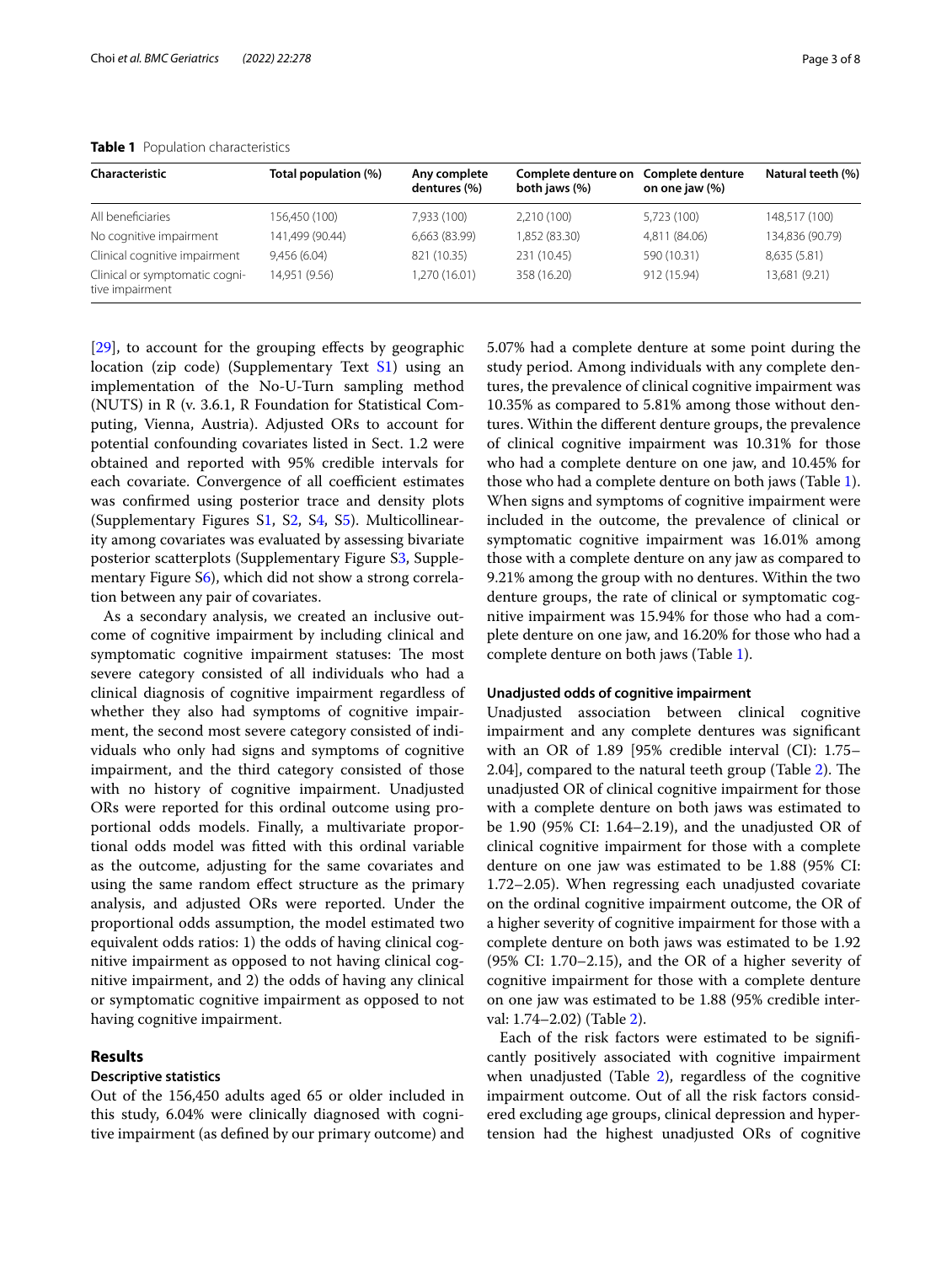#### <span id="page-3-0"></span>**Table 2** Unadjusted odds ratios of risk factors for diferent cognitive impairment outcomes

|                                      |                                   | Clinically diagnosed cognitive<br>impairment | Ordinal cognitive<br>impairment |
|--------------------------------------|-----------------------------------|----------------------------------------------|---------------------------------|
| Variable                             | % of cases in the study<br>sample | Odds ratio (95% CI)                          | Odds ratio (95% CI)             |
| Age group of beneficiaries:          |                                   |                                              |                                 |
| $65 - 69$                            | 47.89                             | Reference                                    | Reference                       |
| $70 - 79$                            | 36.40                             | $4.43(4.13 - 4.76)$                          | $3.28(3.12 - 3.46)$             |
| $80 - 89$                            | 13.04                             | 18.43 (17.14-19.75)                          | 12.23 (11.61-12.88)             |
| $90 - 99$                            | 2.61                              | 38.14 (34.87-41.81)                          | 26.30 (24.44-28.35)             |
| $100 - 109$                          | 0.06                              | 34.87 (21.17-55.44)                          | 29.17 (18.62-44.45)             |
| Denture status of beneficiaries:     |                                   |                                              |                                 |
| Complete denture on both jaws        | 1.41                              | $1.90(1.64 - 2.19)$                          | $1.92(1.70 - 2.15)$             |
| Complete denture on one jaw          | 3.66                              | $1.88(1.72 - 2.05)$                          | $1.88(1.74 - 2.02)$             |
| Existing condition in beneficiaries: |                                   |                                              |                                 |
| <b>Diabetes</b>                      | 24.63                             | $1.85(1.77 - 1.93)$                          | $2.11(2.04 - 2.20)$             |
| Hypertension                         | 62.41                             | 5.33 (4.98 - 5.70)                           | $5.71(5.41 - 6.02)$             |
| High Cholesterol                     | 61.52                             | $2.86(2.71 - 3.03)$                          | $3.14(3.01 - 3.27)$             |
| Depression                           | 4.76                              | $6.20(5.86 - 6.56)$                          | $5.92(5.62 - 6.24)$             |
| History of Smoking                   | 17.26                             | $1.69(1.61 - 1.77)$                          | $1.96(1.89 - 2.03)$             |

impairment, which were respectively 6.20 (95% CI: 5.86– 6.56) and 5.33 (95% CI: 4.98–5.70) for the clinical outcome, and 5.92 (95% CI: 5.62–6.24) and 5.71 (5.41–6.02) for the ordinal outcome.

## **Multivariate analysis of clinically diagnosed cognitive impairment**

When adjusting for all considered risk factors in our multivariate logistic regression model on clinically diagnosed cognitive impairment, we found strong evidence that the risk of cognitive impairment was higher for older adults with complete dentures, compared to the natural teeth group (Table [3\)](#page-4-0). For those with complete dentures on both jaws, the OR was estimated to be 1.26 (95% CI: 1.09–1.45), and for those with complete dentures on only one jaw, the OR was estimated to be 1.13 (95% CI: 1.02–1.25). For each one-year increase in age, the odds of cognitive impairment were expected to increase by a factor of 1.15 (95% CI: 1.14–1.15). Most of the adjusted clinical risk factors had ORs and 95% credible intervals contained between 1 and 2, except for depression with an OR of 5.17 (95% CI: 4.84–5.50) and hypertension with an OR of 2.26 (95% CI: 2.10–2.44).

## **Multivariate analysis of ordinal cognitive impairment outcome**

Our ordinal regression model assessed the proportional odds ratios for each denture status across binarizations of our categorical outcome of clinical, symptomatic, or no cognitive impairment (Table [3\)](#page-4-0). For a beneficiary

at the median age of 70 who has all their natural teeth and none of the risk factors, the probability of clinical or symptomatic cognitive impairment was estimated to be 0.02 (95% CI: 0.01–0.02), whereas the probability of only clinically diagnosed cognitive impairment was estimated to be 0.01 (95% CI: 0.01–0.01). For those with complete dentures on both jaws, the OR of being in a more severe category of cognitive impairment was expected to be 1.26 (95% CI: 1.11–1.44). For those with complete dentures on one jaw, the OR of being in a more severe category of cognitive impairment was estimated to be 1.14 (95% CI: 1.05–1.24). The ORs and  $95\%$  credible intervals for the risk factors remained between 1 and 2, with only the ORs for depression and hypertension exceeding 2.

## **Discussion**

Our analysis suggests that older American adults missing all of their natural teeth on at least one jaw are at signifcantly higher risk of a clinically diagnosed form of cognitive impairment, and that those who are missing all natural teeth are at even higher risk than those with a complete denture on only one jaw, accounting for age and common clinical risk factors, such as depression and hypertension. Our ordinal analysis suggests not only that the odds of having clinically diagnosed cognitive impairment are higher in older adults missing at least one full jaw of teeth, but also that the odds of having any symptoms or diagnosis of cognitive impairment are higher in older adults missing at least one jaw of teeth, accounting for age and common clinical risk factors.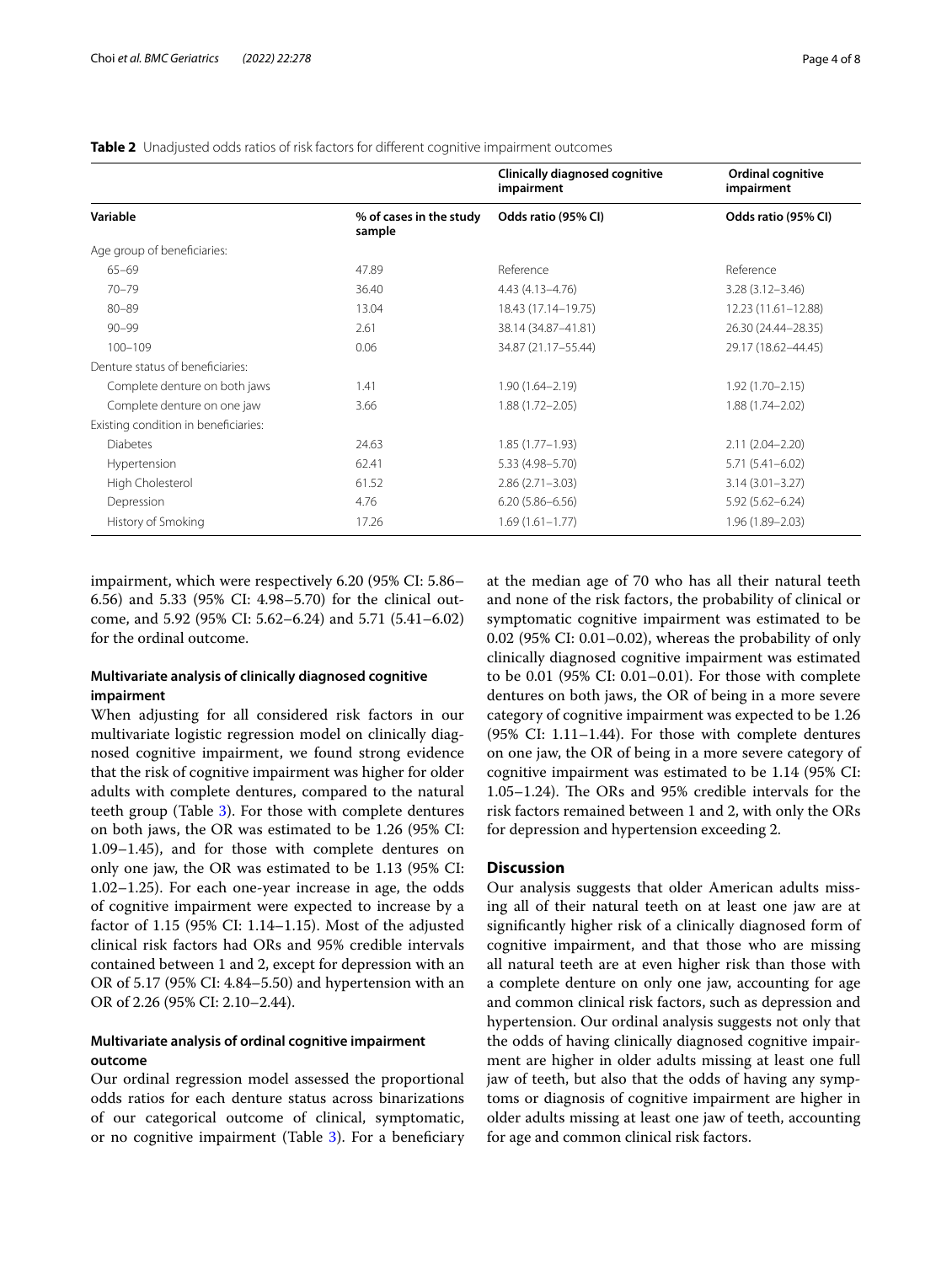| Variable                                                             | Clinical cognitive impairment odds ratio<br>(95% CI) | <b>Cognitive impairment</b><br>proportional odds ratio<br>(95% CI) |
|----------------------------------------------------------------------|------------------------------------------------------|--------------------------------------------------------------------|
|                                                                      | <b>Fixed effects</b>                                 |                                                                    |
| Denture status of beneficiaries:                                     |                                                      |                                                                    |
| Complete denture on both jaws                                        | $1.26(1.09 - 1.45)$                                  | $1.26(1.11 - 1.44)$                                                |
| Complete denture on one jaw                                          | $1.13(1.02 - 1.25)$                                  | $1.14(1.05 - 1.24)$                                                |
| Risk factors:                                                        |                                                      |                                                                    |
| Age                                                                  | $1.15(1.14 - 1.15)$                                  | $1.13(1.13 - 1.13)$                                                |
| <b>Diabetes</b>                                                      | $1.24(1.19 - 1.31)$                                  | $1.39(1.34 - 1.45)$                                                |
| Hypertension                                                         | $2.26(2.10-2.44)$                                    | $2.51(2.37 - 2.68)$                                                |
| High Cholesterol                                                     | $1.43(1.34 - 1.52)$                                  | $1.45(1.37-1.52)$                                                  |
| Depression                                                           | 5.17 (4.84 - 5.50)                                   | $4.83(4.56 - 5.12)$                                                |
| History of Smoking                                                   | $1.22(1.15 - 1.29)$                                  | $1.39(1.33 - 1.45)$                                                |
|                                                                      | <b>Ordinal intercepts</b>                            |                                                                    |
| Baseline probability of clinical or symptomatic cognitive impairment |                                                      | $0.02(0.01 - 0.02)$                                                |
| Baseline probability of clinical cognitive impairment                |                                                      | $0.01(0.01 - 0.01)$                                                |
|                                                                      | <b>Random intercepts</b>                             |                                                                    |
| Zip Code                                                             | Variance: 0.24                                       | Variance: 0.23                                                     |

<span id="page-4-0"></span>**Table 3** Multilevel multivariate regression analysis: Association of risk factors with clinical cognitive impairment using a zip code-level random intercept model

A possible explanation for the mechanism relating edentulism to cognitive impairment is that cranial nerves bypass the blood–brain barrier, which is possible through the trigeminal nerve that innervates the masseter muscles. The masseter muscles are responsible for chewing and forming food boluses for swallowing with masticatory movement generated by the neuronal network in the brainstem [\[30](#page-7-4)]. It has been hypothesized that brain housekeeping molecules may travel from the masticatory muscles to the brain through the trigeminal nerve, the largest cranial nerve that exits the cranium carrying motor innervation to the muscles of mastication and receiving sensory inputs from proprioceptors of the teeth, after stimulation from mastication [\[17](#page-6-13)]. Clearance of amyloid-β reduces toxicity and results in maintenance of neuronal health, thereby, possibly preventing cognitive impairment.

Our study has an advantage over existing localized cohort studies on the same association [[7,](#page-6-9) [8](#page-6-6), [12](#page-6-10)[–14](#page-6-11), [18–](#page-6-14)[20\]](#page-6-15) due to its large sample size encompassing benefciaries nationwide, which allowed us to reduce response bias and selection bias and adjust for more potential confounders without severely infating uncertainty. By measuring cognitive impairment through claims data rather than cognitive tests such as the Mini-Mental State Examination (MMSE) [\[4](#page-6-3), [6](#page-6-5)–[8,](#page-6-6) [12](#page-6-10)[–14](#page-6-11), [19,](#page-6-19) [20](#page-6-15)], our study captured an image of patients' cognitive state over the course of several years as opposed to a single snapshot in time, and we were also able to distinguish between patients who had received a formal diagnosis of cognitive impairment versus those who had only experienced symptoms. Additionally, our use of claims data to identify denture status may be less erroneous than self-reported measures of denture status and tooth loss [[13,](#page-6-20) [19\]](#page-6-19), which may be inaccurately reported by patients, especially those who are experiencing cognitive impairment. By identifying procedure codes for complete dentures, we were able to evaluate the increased risk of cognitive impairment for patients who had at least one complete jaw of missing teeth, with respect to patients who presumably retained all of their natural teeth. It is possible that some patients in the natural teeth group were actually missing a full jaw of natural teeth but did not have any denture-related claims due to afordability barriers, unenrollment, or other reasons that are not detectable based on the claims data—however, we would expect this to bias our results towards the null, and our results show a strong diference in cognitive impairment odds between the groups in spite of this potential bias. Compared to a former population-wide study based on Korean national health insurance claims [[15\]](#page-6-12), which ran separate analyses grouped by age and sex, our study summarizes a more general nationwide trend in the US due to our pooled analysis that adjusted for age. Additionally, our study examines the efects of high levels of edentulism, rather than simply examining the efect of any edentulism at all. Another study used Taiwanese national health insurance claims to assess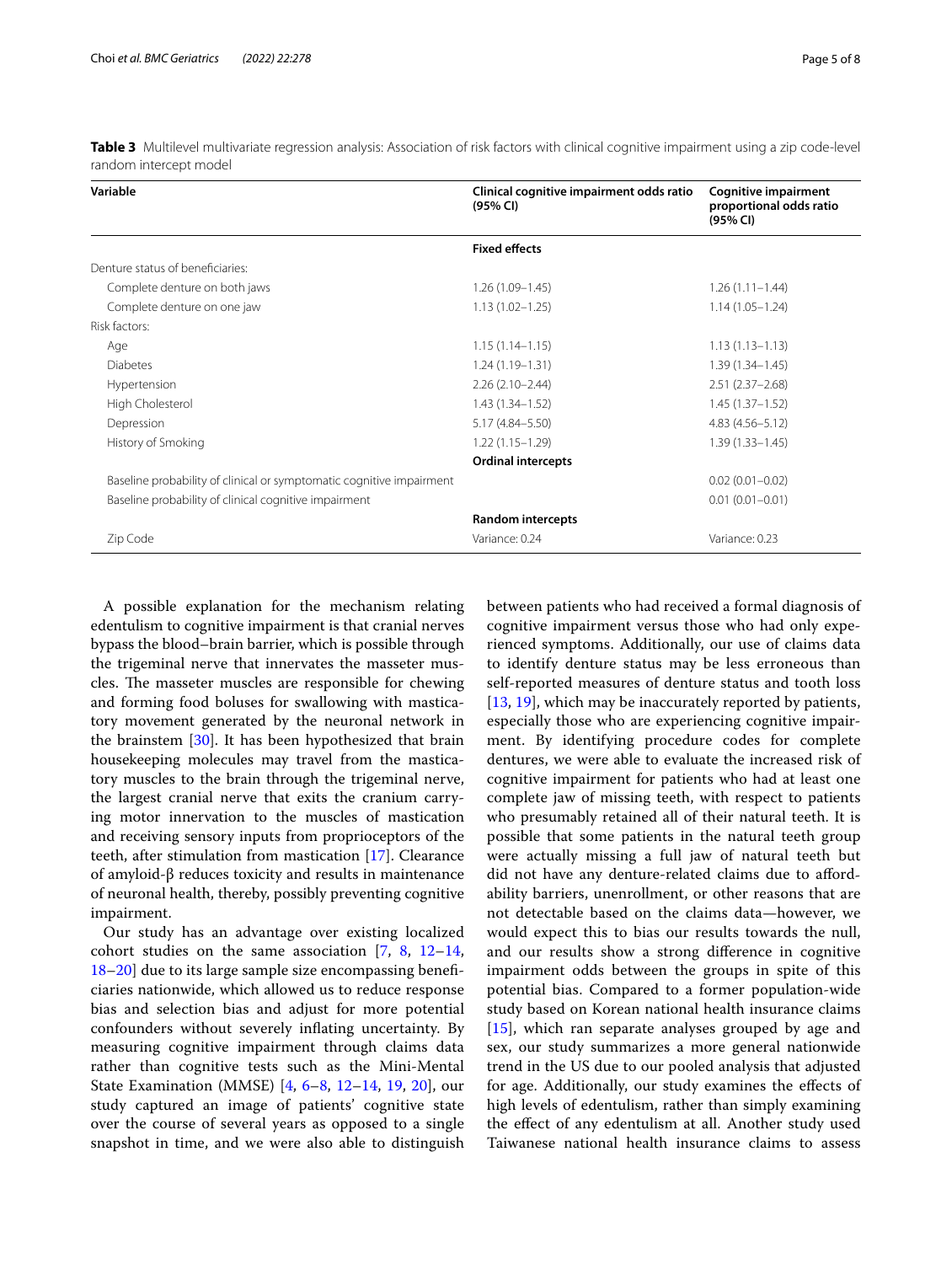the association between dementia and number of tooth extractions over a 17-year period [[16\]](#page-6-21). By using denture status instead of tooth extraction count, our study accounts for total tooth loss and thus provides a better representation of mastication strength rather than only quantifying a patient's most recent tooth loss history. It is important to relate edentulism severity to mastication strength because scientifc fndings have suggested that decreased mastication strength facilitates the development of dementia [\[9](#page-6-7)[–11](#page-6-8)]. Our study supports this fnding by identifying an association between reduced mastication and reduced cognitive function within the US population. A recent study based on denture treatment codes in Japanese national healthcare data found higher unadjusted odds ratios of cognitive impairment for patients with weaker mastication levels than what we estimated after adjusting for potential confounding factors [[17\]](#page-6-13). While this study analyzed the mastication at a granular level by utilizing electronic health records, it fails to adjust for additional confounding factors and grouping efects by geographic location.

Our study has some limitations. First, we used administrative claims data with varying completeness of documentation, such as incomplete information on dental insurance beneficiary status. By including all individuals who have ever received any dental services in the analysis, we could be missing those with dental coverage who never used any dental services or including those who only used dental services for part of the study period; thus, our study could potentially underestimate the oral health conditions of individuals. Similarly, cognitive impairment may be underdiagnosed in our cohort attributable to the nature of administrative claims data; claims data is a reliable record of the care received by the beneficiaries but does not provide information on the care needed [[31](#page-7-5)]. Like any observational studies using administrative claims data, our results may not be generalizable beyond the study population and only represent statistical significance of the association between edentulism and cognitive impairment. Despite the odds ratios and credible intervals being significantly positive, our study does not assure that the results are clinically relevant. Only under the assumption of missing at random would our study not create a bias. Second, due to lack of patient chart information in the claims data, we used denture status as a proxy for number of teeth missing, rather than being able to evaluate missing teeth as a continuous exposure variable. Although this approach has been used in prior studies [\[15\]](#page-6-12), dental diagnostic information from electronic health record data would allow us to perform a more refined study. Third, because the US dental claims do not contain diagnostic codes, but only procedures, denture status was indirectly inferred in our study. If a patient lacked complete denture CDT codes, it was difficult to determine the highest extent of their tooth loss over the study period, since partial denture CDT codes and miscellaneous CDT codes represent a very wide spectrum of tooth loss, so we excluded patients who had record of only partial dentures or other procedures that did not correspond to complete dentures. In excluding partial denture wearers, however, we were unable to evaluate whether lower levels of mastication impact the prevalence of cognitive impairment. We also may have excluded many people who were almost as edentulous as those included in the study, but who simply lacked a complete denture. Fourth, prior studies reported a positive relationship between edentulism and cognitive impairment adjusting for behavioral and socioeconomic factors [[12](#page-6-10), [13\]](#page-6-20), such as physical exercise, race/ethnicity, income, and education; however, due to lack of information on these variables in the claims data, they could not be directly included in the analysis, and we were only able to roughly account for socioeconomic status by using zip code as a random effect [\[28,](#page-7-2) [32](#page-7-6)]. Without detailed patient characteristics and shared risk factors between cognitive impartment and edentulism incorporated in the analysis, it remains unclear whether the observed association between denture status and cognitive impairment represents a causal relationship or is due to the confounding effects of other variables such as low socio‐economic status. Direction of causality is also not inferable from our results. Large randomized intervention trials or observation studies that minimize potential bias of confounding are needed to establish a robust causal relationship. Lastly, while our study population covers a large and geographically diverse group of beneficiaries, it is limited to a single insurance provider and may not be generalizable to the general US older adult population.

Our fndings suggest a higher likelihood of cognitive impairment among older Americans who were missing teeth on one or both jaws compared to those who retained all of their natural teeth. While more controlled research is needed to demonstrate this association as causal on a national scale, our fndings agree with existing literature that decreased mastication with natural teeth causes reduced hippocampal stimulation, which can lead to memory problems. Timely prevention and treatment of oral diseases should be considered as a key component in preserving the overall wellness of older adults.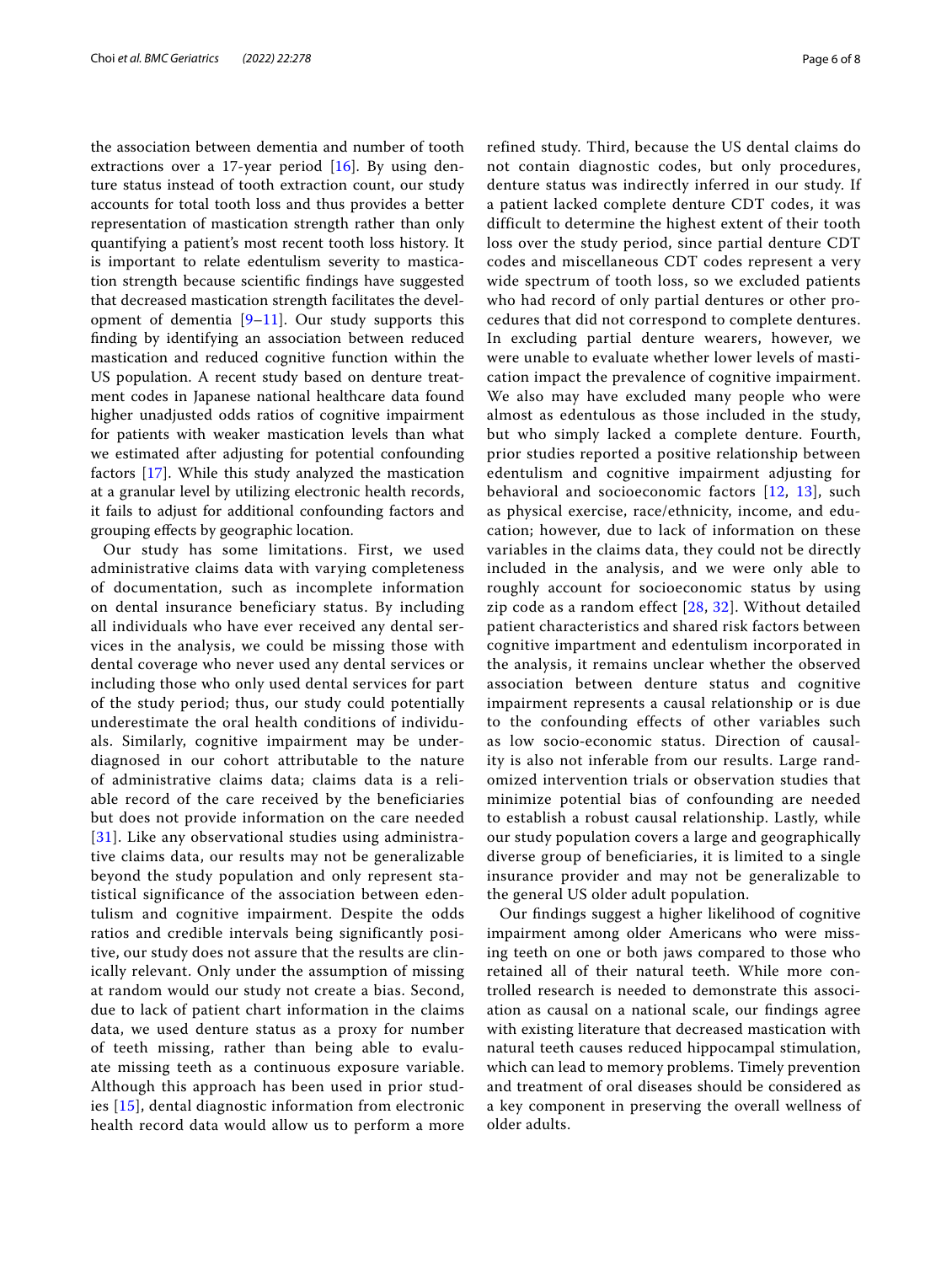## **Supplementary Information**

The online version contains supplementary material available at [https://doi.](https://doi.org/10.1186/s12877-022-02985-w) [org/10.1186/s12877-022-02985-w.](https://doi.org/10.1186/s12877-022-02985-w)

<span id="page-6-17"></span>**Additional fle 1.**

#### **Acknowledgements**

Not applicable.

## **Authors' contributions**

SE.C.: contributed to conception and design, analysis and interpretation of data, and preparation of manuscript; E.M.: contributed to analysis and interpretation of data and preparation of manuscript; N.P. and K.F: acquisition of data and preparation of manuscript. JD.D and S.N.: contributed to conception and design and preparation of manuscript; J.B.: contributed to conception, design, data acquisition, and preparation of manuscript. All authors gave fnal approval and agree to be accountable for all aspects of the work.

#### **Funding**

Research reported in this publication was supported by the Harvard School of Dental Medicine Initiative to Integrate Oral Health and Medicine. The content is solely the responsibility of the authors and does not necessarily represent the official views of Harvard School of Dental Medicine.

#### **Availability of data and materials**

Data user agreements prohibit the authors from making the dataset publicly available. Access may be granted to those who meet pre-specifed criteria for confdential access upon mutual agreements with data provider. The analytic codes are available from the authors upon request.

## **Declarations**

#### **Ethics approval and consent to participate**

This study was conducted on already available de-identifed data. This study was reviewed by the institutional review board of the Harvard Medical School in accordance with the requirements of the institution and determined to be "not-human subjects research". Written informed consent from the study population was waived because of the retrospective nature of this study. Methods followed the Strengthening the Reporting of Observational Studies in Epidemiology (STROBE) reporting guideline. All the procedures in the study were carried out in accordance with the relevant guidelines.

#### **Consent for publication**

Not applicable.

## **Competing interests**

The authors declare that they have no competing interests.

#### **Author details**

<sup>1</sup> Department of Oral Health Policy and Epidemiology, Harvard School of Dental Medicine, 188 Longwood Avenue REB 204, Boston, MA 02115, USA. 2 Department of Biomedical Informatics, Harvard Medical School, Boston, MA, USA.<sup>3</sup> Department of Restorative Dentistry and Biomaterials Science, Harvard School of Dental Medicine, Boston, MA, USA. <sup>4</sup>Department of Oral Medicine, Infection and Immunity, Harvard School of Dental Medicine, Boston, MA, USA. 5 <sup>5</sup>Office of Global and Community Health, Harvard School of Dental Medicine, Boston, MA, USA.

#### Received: 24 June 2021 Accepted: 28 March 2022 Published online: 04 April 2022

#### **References**

<span id="page-6-0"></span>1. Cognitive impairment: a call for action, now! Centers for disease control and prevention. 2011. [https://www.cdc.gov/aging/pdf/cognitive\\_](https://www.cdc.gov/aging/pdf/cognitive_impairment/cogimp_poilicy_final.pdf) [impairment/cogimp\\_poilicy\\_fnal.pdf](https://www.cdc.gov/aging/pdf/cognitive_impairment/cogimp_poilicy_final.pdf). Accessed 22 Jun 2021.

- <span id="page-6-1"></span>2. Hale JM, Schneider D, Gample J, Mehta N, Myrskylä M. Trends in the risk of cognitive impairment in the United States, 1996–2014. Epidemiology. 2020;31:745–54.
- <span id="page-6-2"></span>3. Livingston G, Sommerlad A, Orgeta V, Costafreda S, Huntley J, Ames D, et al. Dementia prevention, intervention, and care. Lancet. 2017;390:16–22.
- <span id="page-6-3"></span>4. Iwasaki M, Kimura Y, Ogawa H, Yamaga T, Ansai T, Wada T, et al. Periodontitis, periodontal infammation, and mild cognitive impairment: a 5-year cohort study. J Periodontal Res. 2018;54:233–40.
- <span id="page-6-4"></span>5. Sung C-E, Huang R-Y, Cheng W-C, Kao T-W, Chen W-L. Association between periodontitis and cognitive impairment: analysis of national health and nutrition examination survey (NHANES) III. J Clin Periodontol. 2019;46:790–8.
- <span id="page-6-5"></span>6. Petrovsky D, Wu B, Mao W, Dong X. Oral health symptoms and cognitive function among US community-dwelling Chinese older adults. J Am Geriatr Soc. 2019;67:S532–7.
- <span id="page-6-9"></span>7. Naorungroj S, Slade GD, Beck JD, Mosley TH, Gottesman RF, Alonso A, et al. Cognitive decline and oral health in middle-aged adults in the ARIC study. J Dent Res. 2013;92. <https://doi.org/10.1177/0022034513497960>.
- <span id="page-6-6"></span>8. Stewart R, Weyant R, Garcia M, Harris T, Launer L, Satterfeld S, et al. Adverse oral health and cognitive decline: the health, aging and body composition study. J Am Geriatr Soc. 2013;61:177–84.
- <span id="page-6-7"></span>9. Azuma K, Zhou Q, Niwa M, Kubo K. Association between mastication, the hippocampus, and the HPA axis: a comprehensive review. Int J Mol Sci. 2017;18:1687.
- 10. Ono Y, Yamamoto T, Kubo K, Onozuka M. Occlusion and brain function: mastication as a prevention of cognitive dysfunction. J Oral Rehabil. 2010;37:624–40.
- <span id="page-6-8"></span>11. Kobayashi T, Nagai M, Da Silva J, Galaburda A, Rosenberg S, Hatakeyama W, et al. Retrograde transport of masseter muscle-derived neprilysin to hippocampus. Neurosci Lett. 2019;698. [https://doi.org/10.1016/j.neulet.](https://doi.org/10.1016/j.neulet.2019.01.021) [2019.01.021](https://doi.org/10.1016/j.neulet.2019.01.021).
- <span id="page-6-10"></span>12. Bergdahl M, Habib R, Bergdahl J, Nyberg L, Nilsson L-G. Natural teeth and cognitive function in humans. Scand J Psychol. 2007;48:557–65.
- <span id="page-6-20"></span>13. Dintica C, Rizzuto D, Marseglia A, Kalpouzos G, Welmer A-K, Wårdh I, et al. Tooth loss is associated with accelerated cognitive decline and volumetric brain diferences: a population-based study. Neurobiol Aging. 2018;67:23–30.
- <span id="page-6-11"></span>14. Saito S, Ohi T, Murakami T, Komiyama T, Miyoshi Y, Endo K, et al. Association between tooth loss and cognitive impairment in community-dwelling older Japanese adults: a 4-year prospective cohort study from the Ohasama study. BMC Oral Health. 2018;18:142.
- <span id="page-6-12"></span>15. Lee KH, Choi YY. Association between oral health and dementia in the elderly: a population-based study in Korea. Sci Rep. 2019;9:14407.
- <span id="page-6-21"></span>16. Tsai Y-C, Wang H-J, Wang L-Y, Shaw C-K, Lee Y-P, Lin M-C, et al. Retrospective analysis of the association between tooth loss and dementia: a population-based matched case-control study. Community Dent Health J. 2019;37:59–64.
- <span id="page-6-13"></span>17. Da Silva J, Ni SC, Lee C, Elani H, Ho K, Thomas C, et al. Association between cognitive health and masticatory conditions: a descriptive study of the national database of the universal healthcare system in Japan. Aging. 2021;13. [https://doi.org/10.18632/aging.202843.](https://doi.org/10.18632/aging.202843)
- <span id="page-6-14"></span>18. Arrivé E, Letenneur L, Matharan F, Laporte C, Helmer C, Barberger-Gateau P, et al. Oral health condition of French elderly and risk of dementia: a longitudinal cohort study. Community Dent Oral Epidemiol. 2011;40:230–8.
- <span id="page-6-19"></span>19. Matthews J, You Z, Wadley V, Cushman M, Howard G. The association between self-reported tooth loss and cognitive function in the REasons for Geographic And Racial Diferences in Stroke study: an assessment of potential pathways. J Am Dent Assoc. 2011;142:379–90.
- <span id="page-6-15"></span>20. Stewart R, Stenman U, Hakeberg M, Hägglin C, Gustafon D, Skoog I. Associations between oral health and risk of Dementia in a 37-year follow-up study: the prospective population study of women in Gothenburg. J Am Geriatr Soc. 2015;63:100–5.
- <span id="page-6-16"></span>21. Vandenbroucke J, von Elm E, Altman D, Gøtzsche P, Mulrow C, Pocock S, et al. Strengthening the Reporting of Observational Studies in Epidemiology (STROBE): explanation and elaboration. PLoS Med. 2007;4:e297.
- <span id="page-6-18"></span>22. WHO guidelines on risk reduction of cognitive decline and dementia. World Health Organization. 2018. [https://www.who.int/mental\\_health/](https://www.who.int/mental_health/neurology/dementia/risk_reduction_gdg_meeting/en/) [neurology/dementia/risk\\_reduction\\_gdg\\_meeting/en/](https://www.who.int/mental_health/neurology/dementia/risk_reduction_gdg_meeting/en/). Accessed 22 Jun 2021.